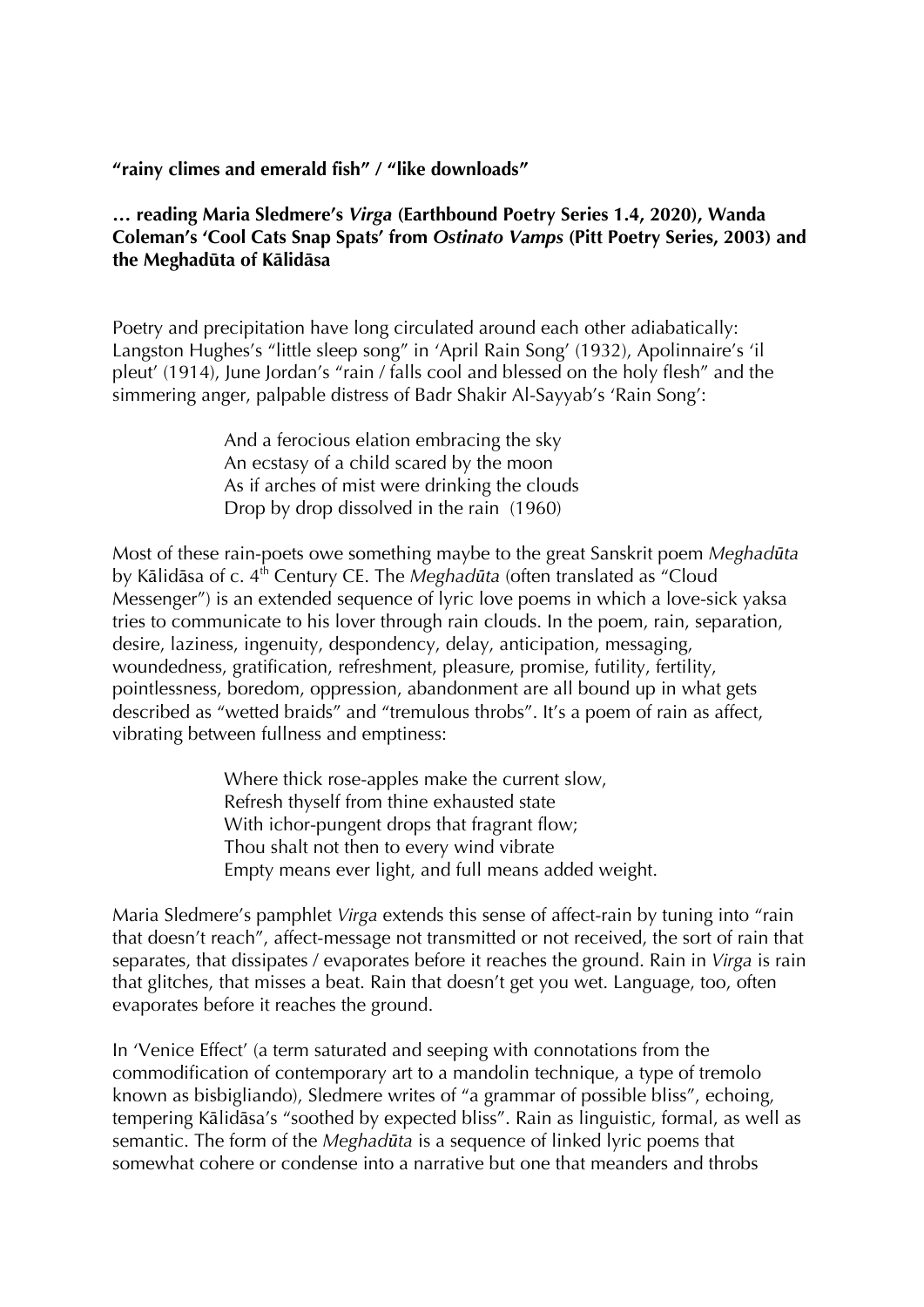(much of the poem is taken up with describing the cloud's journey and the message, postponing, delaying, distorting any sense of narrative pay-off). Sledmere's lyrics perform a similar function, saturating, concentrating meaning into what feel like minidownpours but slipping out of and deferring that expected gratification in their lovesick-language-sick inflations and deflations:

some human being has burst all the stars inside you and the residue of light is a pool, we go there; i wait and touch firs, resolve into water.

That "touch firs" feels like it evaporated before its "t" got added. These poems are ambient, the language pools. The penultimate poem in this achingly short pamphlet winds up in this gorgeous droplet: "a succulent promise of stop", the sudden awareness that it's not raining anymore.

Desire is always political. These deferrals are wrought into the politics of the *Meghadūta* too. The reason the Yaksa is pining so for his love is that he is separated from her having been exiled to a monastery for being deemed not to be working hard enough, i.e. for circumventing or subverting expected cycles of productivity. Rain and inactivity are inextricably linked: rain interrupts activity (by its presence and also by its absence). The Yaksa's withholding of labour is a refusal to conform with the demands of capital.

Sledmere's ear is of course attuned to this aspect of rain too in *Virga*'s psychic mist: "upscale reality", "the necessity of being here", "vitamins are choice economy"; "Almost / mindless hour". Rain as language as ache. "A Complete Pain", as one poem in this sequence is called… all I can think of when I read that phrase is myself or someone else trite-moaning "that's a complete pain" where the missing surface the rain of that phrase doesn't reach is "in the ass"…

Then again:

Who is to say what is meant by "touching"

Poetry that doesn't touch. Rain that doesn't reach. Cycles of work and productivity that don't get completed.

\*\*\*

Wanda Coleman's poem 'Cool Cats Snap Spats' from the collection *Ostinato Vamps* likewise figures the pain of rain. With a poet so attuned to sound – in a poem whose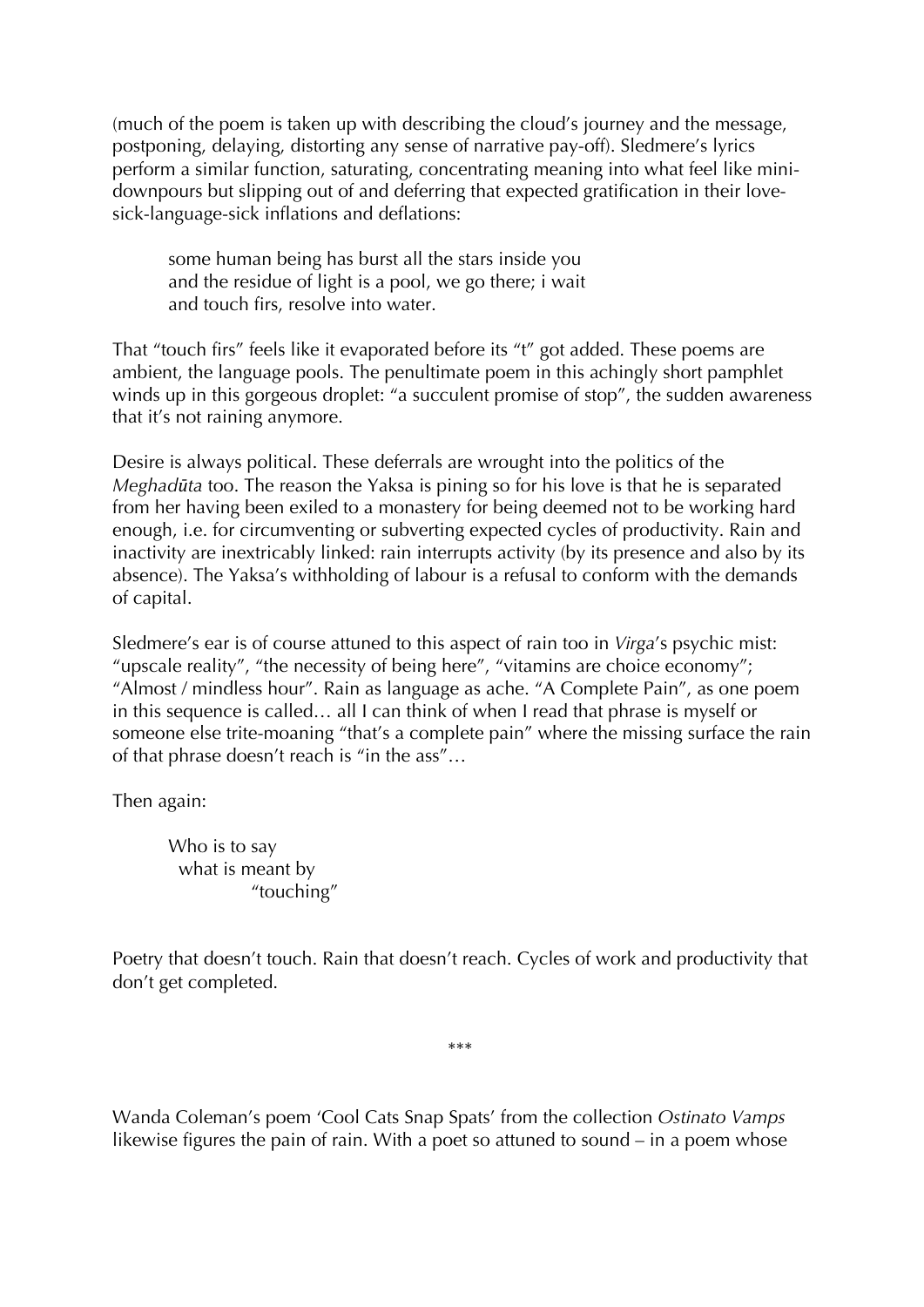title is pitter-practically onomatopoetic, it's hard not to think of that little glitch between rain and pain as an interference in the transmission:

the reflection of futuristic walls, pressing against geometric lines widening the window on hell

like torrential pain

The spatiality of rain – its disruption of verticality (an acute rain slant is all that's missing to turn a P into an  $R$ ) – is part of its connotative gathering. In those geometric "ll" s of "walls" and "hell", Coleman's poem signals rain's affectual force. Coleman's poem situates itself in Sylmar, the northernmost neighbourhood of Los Angeles, a place that gets its name from the Latin for 'Sea of Trees' (it's home to vast olive-growing ground) but it's hard not to twist that (trees of sea) into a kenning for rain. It is also a place that has been beset by disasters: deadly earthquakes and wildfires, and which has a history as a place where movies were made too – home to the ranch of early film director D.W. Griffith.

Coleman's poem figures the "torrential pain" as racism, toxic social inequality and the deep-rooted evils of slavery – as well as how these are reconstructed in culture:

starched collars wilt under the solid rain of nostalgia punctuated by soft brown eyes jacked but brilliant but powerful but banished to Sylmar while over the hill Hollywood stunts under murky sunshine where The Blue and The Gray still fight an uncivil war

That word "banished" is also resonant of the Yaksa's exile in the *Meghadūta*. Here though, the alienation-effect is bound up with Hollywood, with nostalgia and legacy – rain as something that connects and communicates, here speaks potently and loudly of the evils of discrimination, slavery and the continuing violence of "a legacy of purple brown and ebony / the bitten bare feet of the young and fearful". In a poem for Emmett Hill the 14 year old boy murdered in Mississippi in 1955 whose death became emblematic of the persecution of African Americans in the United States, featured in *African Sleeping Sickness: Stories and Poems*, Wanda Coleman also used rain as something that connects to the earth and to what it might tell us of our political realities, using the double meaning of 'pane' to suggest both pain and an opportunity to see: "rainfall panes the bottom acreage – rain / black earth blacker still". Rain seems to stand for a kind of knowledge, the deeply painful knowledge of past and present brutality.

In 'What does a black poem look like?', published in 2011, Coleman forcefully considered how poets might respond to the ongoing repercussions of exactly these wounds in the "interval of the Now":